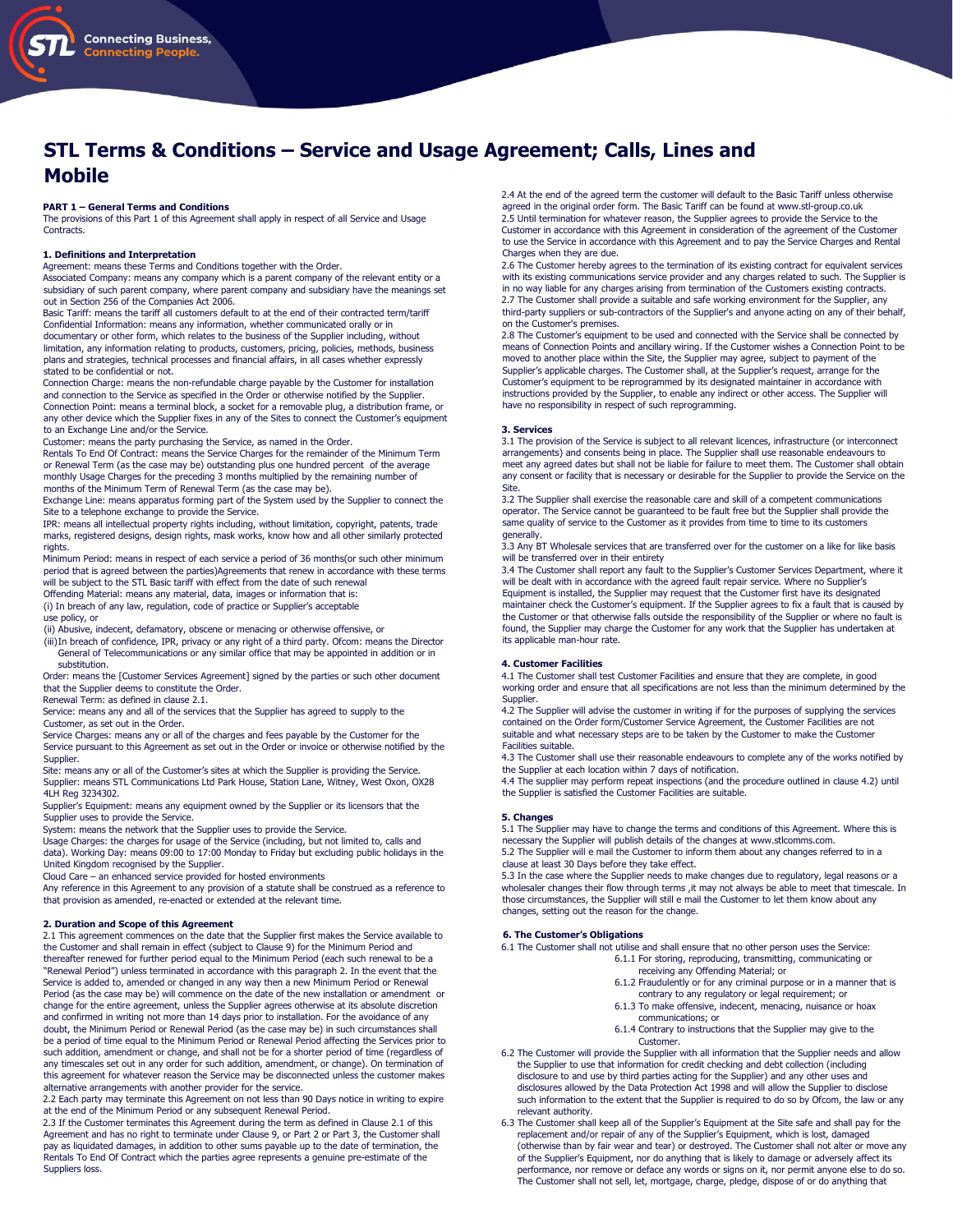would prejudice the Supplier's Equipment or the System in any way. The Customer will allow the Supplier to inspect, test, modify, change, add to, replace or remove any Supplier's Equipment, either remotely or via a designated maintainer. At the end of the term of the Agreement, the Customer will allow the Supplier access at all times to collect any of the Supplier's Equipment in the Customer's possession.

- 6.4 The Customer shall at its own cost arrange for the required Site-specific conditions, as notified by the Supplier. This will include, without limitation, mains electricity supply, connection points and computer terminals. The Customer shall prepare the Sites in accordance with the Supplier's reasonable instructions and reinstate them at the Customer's expense after the Supplier has completed any work necessary for the Supplier to be able to provide the Service.
- 6.5 The Customer shall ensure that any equipment (excluding Supplier's Equipment) that it uses in connection with the Service meets any legal or regulatory requirements and is approved for connection to the System. If not, the Customer must immediately disconnect it or allow the Supplier to do so at the Customer's expense.
- 6.6 The use of computing equipment and/or computer software owned and/or controlled by the Supplier (including computer networks and systems accessed via the network) is permitted for bona fide purposes and is subject to authorisation. Removal of any software that the Supplier has placed on the customers infrastructure as part of the customer services agreement is expressly forbidden Unauthorised or improper use of these facilities is a breach of this Agreement and may give rise to withdrawal of the facilities and/or proceedings under the Computer Misuse Act 1990.
- 6.7 The Customer shall indemnify and keep indemnified the Supplier against all or any claims and associated costs, damages or expenses made by any third party as a consequence of any breach by or other act or omission of the Customer under or in relation to this Agreement.
- 6.8 Where the customer has not taken STL IT Services to maintain the internal LAN the customer agrees that the configuration of their internal network remains their responsibility. Any interruption to the Services resulting from such configuration shall not be regarded as an interruption in or suspension of the provision by us of the Services.

### 7. Payments

7.1 The Supplier shall be entitled to send an invoice to the Customer for the Service Charges monthly in advance and for the Usage Charges after the end of the month in which the relevant Usage Charges were incurred. The Customer shall pay all Service Charges and Usage Charges whether the Customer or someone else uses the Service. The Usage Charges will be calculated using the details recorded or logged on the Supplier's systems and not details recorded by the Customer.

7.2 The Customer shall pay any cancellation charges, abortive visit charges, engineering visit or site survey charges, or maintenance service charges imposed on the Supplier by its suppliers and providers and relating to the Service, save where such abortive visit or service maintenance charges arise through the Supplier's default.

7.3 The Service Charge shall continue to be payable during any period of suspension or restriction requested by the Customer in addition to any charges for such suspension or restriction. 7.4 The Service Charge and Usage Charges are exclusive of Value Added Tax, which shall be payable by the Customer in addition to the Service Charges and Usage Charges at the rate

applicable from time to time. 7.5 Where a hosted service is in service Cloud Care has been provided inclusive for the first year once the anniversary passes Cloud Care will be chargeable as per the STL price list 7.6 Where the customer terminates within the minimum period the customer is liable for any charges due in respect of that minimum period

7.7 The Customer shall (without set-off or deduction) pay in pounds sterling by Direct Debit all invoices issued by the Supplier within fourteen days of the date upon them 7.8 The Supplier must agree any variation to these payment terms in writing prior to implementation. If the Customer's credit rating decreases at any time, the Supplier shall be entitled to revise the credit terms to require payment upon invoice or in less than 3 days. If the Customer fails to make payment by this date in full, in addition to the Supplier's right to suspend set out in Clause 8.1, the Supplier may charge interest at the rate of 7.5% per month above the Nat West Bank base rate on any amounts outstanding from the due date for payment until payment is made in full. Interest will be charged on a daily basis.

7.9 If the Customer wishes to dispute an invoice, they must contact the Supplier's customer services in writing to finance@stlcomms.com 14 days from the date of the invoice. After such period, any undisputed invoice(s) will be deemed correct and incapable of being disputed and the Customer must pay the full amount of any such invoice(s) immediately.

7.10 Notwithstanding clause 7.6, if:

7.7.1 the amount disputed is less than 5% of the total amount of the invoice then the full amount of the invoice must be paid in accordance with clause

7.5 though such payment shall not prejudice the Customer's right to dispute any such amount in accordance with clause 7.6, or

7.7.2 the disputed amount in any invoice is greater than 5% of the total invoice then any such undisputed amounts must be paid accordance with clause 7.5.

7.11 Subject to clause 7.7, the Supplier will implement a price increase of the January CPI + 3.9% on 1<sup>st</sup> April each year to all services in place for greater than 3 months at this date. For example a previous monthly charge of £100 + VAT would become £109.30 + VAT assuming a January CPI of 5.4%. The Customer will receive four (4) weeks written notice. This notice may be included in an invoice to the Customer.

7.12 The Supplier may also change the level of its Service Charges and/or its Usage Charges during or after the Minimum Period, retrospectively as well as prospectively, as a consequence of (a) any Ofcom direction, determination, order or similar decision, or (b) any notice issued by a supplier or provider of the Suppliers correcting an error in the amount or application of a charge or payment under its relevant agreement with the Supplier. In both cases, the Supplier shall only be entitled to change the level of its Service Charges and/or Usage Charges where the foregoing impacts upon the basis upon which the Service Charges and/or Usage Charges were calculated. 7.13 Where the Supplier agrees to do work outside a Working Day at the request of the Customer, the Supplier may charge the Customer in accordance with the Supplier's applicable man-hour rate.

# 8. Suspension and Variation of the Service

8.1 The Supplier may, in its sole discretion and upon giving the Customer notice, suspend or vary the Service without compensation (unless due to the default of the Supplier) for any period during which:

8.1.1 The Supplier is required to do so in order to avoid a breach of the authorisation of the Supplier under the Communications Act 25th July 2003, as amended from time to time; 8.1.2 The Supplier is obliged or requested to comply with an order or instruction of, or a recommendation or request to take such action received from the Government, Ofcom, an emergency services organisation or a competent administrative authority;

8.1.3 The Supplier reasonably suspects or believes that the Customer is in breach of Clause 6.1 or the Customer is in breach of Clause 7;

8.1.4 The Customer's credit rating decreases at any time, and the Customer fails to supply reasonable security in response to a request from the Supplier; or

8.1.5 The Supplier's contract with one or more of its suppliers or providers relating to the Services is suspended, varied or terminated.

8.3 The Customer shall reimburse the Supplier for all reasonable costs and expenses incurred as a result of the suspension and any recommencement or variation of the Service where suspension or variation is implemented as a result of any act or omission of the Customer.

8.4 The Supplier may at any time suspend the Service or any part of it, without liability: 8.4.1 To vary the technical specification of the Service in order to comply with any relevant law or

regulation or direction from a competent authority; or 8.4.2 To repair, maintain or improve the Service; The Supplier will, during such suspension under

this Clause 8.4, try to ensure that minimum disruption is caused to the Service.

# 9. Termination

9.1 Either Party may immediately terminate this Agreement by written notice if the other Party commits a material breach that is not capable of being remedied.

9.2 Either Party may serve written notice requiring the other Party to remedy within thirty days of receipt of the notice a material breach of this Agreement that is not capable of remedy. In the absence of a remedy in this period, the Party that served notice to remedy may immediately terminate this Agreement by written notice.

9.3 Either Party may immediately terminate this Agreement by written notice if the other Party commits an act of bankruptcy or goes into or is put into liquidation (other than solely for the purposes of a reconstruction or amalgamation) or if a receiver or administrator is appointed over all or part of the other Party's assets or the other Party suffers seizure of any of its property for non-payment of monies owing.

9.4 If this Agreement is signed before the Supplier has completed its credit check of the Customer, the Supplier shall be permitted to terminate this Agreement immediately by written notice if the Customer fails to pass the Supplier's credit policy as deemed in the sloe opinion of the supplier

9.5 The Supplier shall be permitted to terminate this Agreement immediately by written notice at any time for the reasons set out in Clauses 8.1.1 and 8.1.2.

9.6 The rights to terminate this Agreement given by this Clause 9 shall be without prejudice to any other right or remedy of either Party in respect of the breach concerned (if any) or any other breach. Following termination of the Service, telephone service may be disconnected unless the Customer makes alternative arrangements with the Supplier or another communications service provider. A charge will be made to return the services back to the pre terminated state

# 10. Limitations and Exclusions of Liability

10.1 This Clause 10 sets out the Supplier's entire liability (including any liability for acts or omissions of the Supplier's employees, agents or subcontractors) to the Customer in tort, contract or otherwise arising in connection with the performance, non-performance or contemplated performance of this Agreement. Except as set out in this Agreement, the Supplier provides no warranties, conditions or guarantees as to the description or quality of the Service, and all warranties, conditions or guarantees implied by or expressly incorporated as a result of custom and practice, statute, common law or otherwise are hereby expressly excluded so far as permitted by law. The Supplier's duty in performing any obligations under this Agreement is only to exercise reasonable care and skill of a reasonably competent communications provider. 10.2 Subject to Clause 10.4, the Supplier's entire liability for non-fraudulent representation, or implied warranty, condition or other term, or under any duty at common law, or in tort (including negligence) or under the express terms of this Agreement shall not in the aggregate, in any period of twelve months, exceed the Charges paid in respect of that twelve month period. If for any reason this limit of liability shall be found to be unlawful or invalid by a court of competent jurisdiction, the Supplier's entire liability as referred to in this clause shall not exceed £1,000,000 (one million pounds sterling) for any one incident or series of related incidents and £2,000,000 (two million pounds sterling) in aggregate during the term of this Agreement.

10.3 Notwithstanding anything to the contrary in this Agreement, but subject to Clause 10.4, the Supplier shall not be liable to the Customer under the express terms of this Agreement or by reason of any non-fraudulent representation, or implied warranty, condition or other term, or any duty at common law, or any tort, for any loss of profits or revenue, loss of income or business, loss of goodwill or reputation, loss of anticipated savings, loss of data, loss of use, or damages, loss or expenses payable by the Customer to any third party or any indirect or consequential or special loss or damage whatsoever and howsoever caused.

10.4 The Supplier shall not exclude or restrict liability for death or personal injury resulting from its own negligence or for fraudulent misrepresentation.

10.5 Each of the Supplier and the Customer acknowledges that it considers the provisions of this Clause 10 to be reasonable, taking account of the other terms of this Agreement (including the Charges) and its ability to insure against losses which may arise from any breach by the other Party of its obligations under this Agreement.

10.6 The provisions of this Clause 10 shall survive termination or expiry of the Agreement.

# 11. Fraud

11.1 For the avoidance of any doubt, the Customer responsibilities include but are not limited to; (i) Secure implementation and management of their systems including any hardware not provided by the Supplier such as Firewalls or PBX.

(ii) Maintaining security and confidentiality of authentication details for online service portals and other services.

(iii) Mitigate exposure to any suspected or known security breach by resetting passwords, requesting that accounts are disabled and reporting the incident to the Supplier 11.2 The Customer accepts full and complete liability for any costs incurred as a result of fraud. 11.3 The Supplier recommends the Customer obtains professional security advice with regard to the equipment and Services provided.

### 12. Confidentiality and Data Protection

12.1 The Supplier is subject to the provisions of the articles of the General Data Protection Regulations (GDPR)

12.2 Where the Supplier acts as a personal data processor the Supplier confirms that they: (i) will only act on the written instructions of the controller (unless required by law to act without such instructions);

(ii) will ensure that employees processing the data are subject to a duty of confidence;

(iii)will take appropriate measures to ensure the security of the data processing; (iv) will only engage a sub-processor with the prior written consent of the data controller and only engage<br>with such under a written contract to comply with Article 28 of the GDPR; (v) will assist the<br>data controller in providing subjec under the GDPR;

(vi) will assist the data controller in meeting its GDPR obligations in relation to the security of processing, the notification of personal data breaches and data protection impact assessments;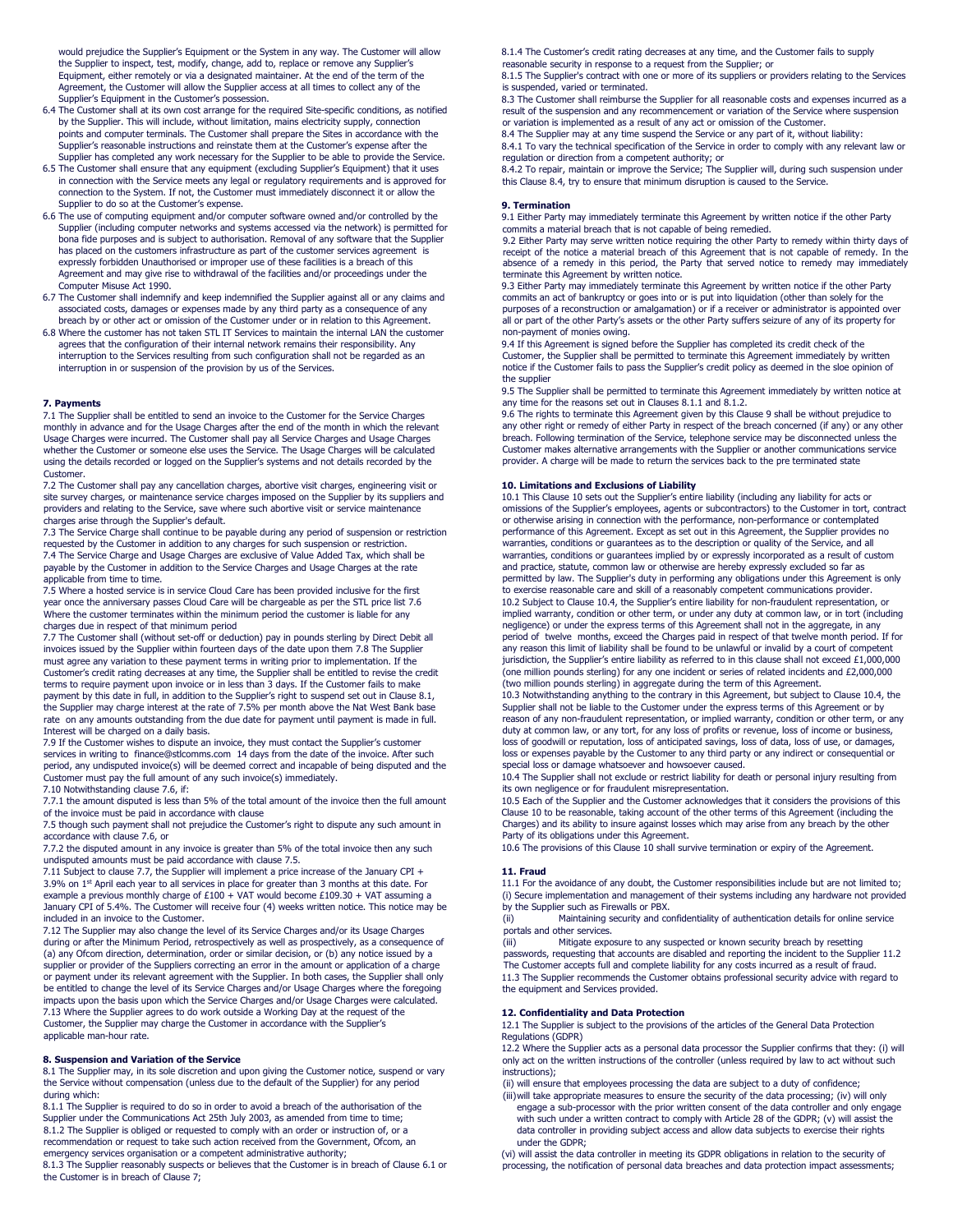(vii) will delete or return all personal data to the controller as requested at the end of the contract;

(viii) will make available all information necessary and submit to audit and inspection to demonstrate compliance with obligations laid down by Article 28 of the GDPR and tell the controller immediately if it is asked to do something infringing the GDPR or other data protection law of the EU or a member state.

12.3 Where the Supplier acts as the data controller it requires the provisions of 12.2 to be adhered to by the relevant data processor.

12.4 The Customer agrees to keep all Confidential Information confidential, to disclose it only to its employees that need to know it and to use it exclusively for the purposes contemplated by this Agreement. This Clause shall not apply to information that the Customer can prove:

12.4.1 Is in the public domain otherwise than by the Customer's breach;

12.4.2 It already had in its possession prior to obtaining the information directly or indirectly from the Supplier; or

12.4.3 A third party subsequently disclosed to the Customer free of restrictions on disclosure and use. This Clause shall survive for three (3) years from when the Customer acquired that Confidential Information from the Supplier.

12.5 The Customer may disclose Confidential Information if required to do so by law, regulation or rules of a securities exchange or other regulatory authority, but only to the extent of the relevant requirement. The Customer shall promptly inform the Supplier of the requirement and will co-operate with the Supplier in the disclosure.

12.6 The use of any information may be subject to (and therefore the Customer shall comply with) the General Data Protection regulations, EU Data Protection Directives and The Telecommunications (Data Protection and Privacy) Regulations 1999.The Supplier reserves the right to withhold Calling Line Identification if it believes that the Customer has failed to comply with this Clause or the Supplier receives a complaint from any relevant authority.

12.7 Our Privacy Policy describes the types of information we may hold under this contract and why this information is held. Our Privacy Policy is disclosed on our website and may be updated from time to time.

# 13. Ownership

13.1 All IPR relating to the subject matter of this Agreement shall vest in, and ownership of the Supplier's Equipment and the System (including any works performed by the Supplier to connect the Site to the System) shall remain with the Supplier or its licensors, as appropriate. The Customer acknowledges that it shall have no licence, right, title or interest in or to any IPR of the Supplier or its licensors or the Supplier's Equipment or the System, except as expressly set out in this Agreement. This Clause shall survive termination or expiry of the Agreement. 13.2 Routers supplied with any form of connectivity are not covered in these terms. They remain the property of the supplier through the contract term and thereafter. It is the customers responsibility to keep them in good condition should they need to be returned to the supplier.

#### 14. Force Majeure

14.1 Neither party shall be liable in damages or have the right to terminate this Agreement for any delay or default in performing hereunder if such delay or default is caused by conditions beyond its control including, but not limited to Acts of God, Government restrictions (including the denial or cancellation of any export or other necessary license), wars, insurrections and/or any other cause beyond the reasonable control of the party whose performance is affected. 14.2 If either Party is affected by circumstances beyond its reasonable control, it shall notify the other Party and shall use reasonable endeavours to overcome the effects. If those effects continue for more than three (3) months, the Parties shall enter into a discussion to agree, in good faith, the best way forward.

14.3 Neither party shall be liable for any failure or delay in performance under this Agreement (other than for delay in the payment of money due and payable hereunder) to the extent said failures or delays are proximately caused by causes beyond that party's reasonable control and occurring without its fault or negligence, including, without limitation, failure of suppliers, subcontractors, and carriers, or party to substantially meet its performance obligations under this Agreement, provided that, as a condition to the claim of non-liability, the party experiencing the difficulty shall give the other prompt written notice, with full details following the occurrence of the cause relied upon.

#### 15. Notices

15.1 Notices must be written and delivered by hand or first class prepaid post. The address for service on the Supplier (subject to any change notified by the Supplier) is: The Managing Director, STL Communications, Park House, Station Lane, Witney, West Oxon, OX28 4LH. The address for service on the Customer is as set out in the most recent invoice.

15.2 A notice will be deemed served as follows:

15.2.1 On hand delivery, except where this is outside a Working Day, in which case the next Working Day;

15.2.2 Two Working Days after posting (proof that the envelope containing the notice was properly addressed, prepaid and posted and that it has not been returned to the sender shall be proof of posting).

# 16. General

16.1 Headings in this Agreement shall not affect interpretation.

16.2 In the case of any inconsistency between the provisions of Part 1 of this Agreement and the provisions of either of Parts 2 or 3 (as applicable) then the provisions of Part 2 or 3 (as applicable) shall prevail.

16.3 A delay in enforcing rights under this Agreement shall not be a waiver, as any waiver must be expressly granted in writing.

16.4 The unenforceability or invalidity of any part of this Agreement shall not affect the enforceability or validity of the remainder of it. If any provision or part-provision of this agreement is or becomes invalid, illegal or unenforceable, it shall be deemed modified to the minimum extent necessary to make it valid, legal and enforceable. If such modification is not possible, the relevant provision or part-provision shall be deemed deleted. Any modification to or deletion of a provision or part-provision under this clause shall not affect the validity and enforceability of the rest of this agreement.

16.5 The termination or expiry of this Agreement shall be without prejudice to the rights of either Party, which have accrued prior to termination or expiry. Clauses that are expressed to survive or which are by implication intended to survive termination or expiry of this Agreement shall so survive.

16.6 This Agreement contains the entire agreement and supersedes all other agreements and understandings between the Parties with respect to its subject matter. Any terms proposed by the Customer that are not written in these Terms and Conditions shall be invalid. Subject to Clause 10.4, each Party acknowledges that, in entering into this Agreement, it does not do so on the basis of, and does not rely on, any representation, warranty or other provision except as expressly written in this Agreement, and that its only remedy can be for breach of contract.

16.7 Nothing in this Agreement shall create, or be deemed to create, a partnership or the relationship of principal and agent or employer and employee between the Parties. 16.8 This Agreement is not intended to be for the benefit of and shall not be exercisable by, any third party under the Contracts (Rights of Third Parties) Act 1999 or otherwise and neither Party can declare itself trustee of the rights under it for the benefit of any third party. 16.9 The Supplier may change this Agreement at any time without requiring the agreement of the Customer. The Agreement in its current format is available at http://www.incom-businesssystems.co.uk

16.10 The Supplier may transfer or assign its rights and obligations to any of its Associated Companies and may sub-contract any of its obligations. Otherwise, neither Party may transfer, assign, sub-licence or subcontract any rights, licences or obligations under this Agreement without the prior written consent of the other Party, which will not be unreasonably withheld or delayed.

16.11 English law shall govern the validity, construction and performance of this Agreement and the Parties submit to the exclusive jurisdiction of the English Courts.

# PART 2 – Fixed Line Rental and calls additional Terms and Conditions

The provisions of this Part 2 shall apply in respect of Services providing fixed line rental and calls in addition to those set out in Part 1.

# 1. Definitions and Interpretation CPS: means carrier pre-selection.

Bundles: a bundle of minutes assigned to a SIP channel.

Call Charge: means the Supplier's charges for calls made on the System (including reverse charge calls) as specified in the Order or otherwise notified by the Supplier. Network Service Provider: means the internet, telephony, and other network services provider

used by the Supplier in respect of the Services. Telephone Directory: means a Telephone Directory published by BT or any other operator (as appropriate).

# 2. Scope

2.1 If line numbers are not detailed individually on the Order it is agreed that line numbers detailed on the invoice are governed by this Agreement.

2.2 In addition to the right to terminate in clause 9 of Part 1, the Customer shall be entitled to terminate this Agreement without having to pay the Rentals To End Of Contract if call routing and line rental ceases to be provided on the relevant Exchange Line during the term as defined in Clause 2.1.

2.3 Further to the provisions of clause 2.7 of Part 1, the Customer shall provide to the Supplier any relevant account and Calling Line Identification numbers that may be required by the Network Services Provider or other communications provider, and also access to carry out their obligations for the Supplier, the Network Services Provider and anyone acting on either of their behalf, to the Customer's premises if so required. The Customer acknowledges that the Supplier cannot process the provision of the Service until such information and access is provided. 2.4 The provision of the Service requires that the Network Services Provider undertake programming at exchange level. Accordingly, it is agreed that any act, default or delay by the Network Services Provider or other communications provider in carrying out such programming or otherwise relating to or affecting the Service shall not be the responsibility of the Supplier.

2.5 The Call Routing & Line Rental Service is available only if the Customer has a valid contract for the use of an analogue Exchange Line (in the case of the wholesale access Service) or digital Exchange Line capable of supporting an existing ISDN30 or ISDN2 service (in the case of wholesale ISDN30 and ISDN2 Service) direct Exchange Line (for each Exchange Line being ordered) which terminates on a Connection Point. If such contract does not exist, the Customer must request the Supplier to have installed an Exchange Line, Connection Point and/or ISDN30 or ISDN2 bearer, as appropriate.

2.6 The Customer acknowledges that certain services are incompatible with the Call Routing & Line Rental service available from the Network Services Provider, and such incompatible services are excluded from the Services. The Customer also acknowledges that some technical limitations within the System may not become apparent until after the Service has been working for some time: in such circumstances, the Service may need to be withdrawn in which case the Customer<br>shall be entitled to a pro rata rebate of any relevant Charges paid in advance by the Customer. 2.7 The Call Charges have been based upon Call Routing & Line Rental only being provided as part of the Service where the Customer is also taking CPS from the Supplier in respect of the relevant Exchange Line. If the Call Routing & Line Rental Service on any relevant Exchange Lines ceases to be provided, the Supplier shall be entitled to amend its Call Charges to its then standard charges for CPS as a stand-alone service. If CPS on any relevant Exchange Line ceases to be provided; the Agreement shall terminate forthwith, without prejudice to clause 2.2. 2.8 Any reference to Call Charges include calls to Vodafone, O2, EE (T-Mobile and Orange) and Virgin only. It does not include calls to Three (unless otherwise stated in your tariff), Inmarsat, Lyca or Lebara mobiles or any mobile virtual network operator not based on the UK GSM cellular networks. If your tariff includes minutes to UK mobiles the same applies

#### 3. Services

3.1 The Supplier may alter the name or number of a telephone exchange serving the Exchange Line, the telephone number, or any other name, code or number whatsoever that the Supplier allocates to the Customer in instances where such alterations are required as a result of necessary operational or technical changes to the Supplier's communications network or changes in legal or regulatory requirements.

3.2 The Supplier will allocate a telephone number to the Customer in respect of the Exchange Line and, unless the Customer requests otherwise, will arrange for a free standard entry to be made in a Telephone Directory. If the Supplier agrees to arrange a special entry (for which a charge would be made), this will be subject to additional terms and conditions. 3.3 Where the Supplier allocates telephone numbers to the Customer, the Customer will not (subject to any statutory or authorisation provisions relating to number portability) acquire any rights whatsoever in such telephone numbers. The Customer will not apply for registration of the telephone numbers as part of a trademark, company name, or URL.

3.4 If the Supplier has an agreement with the Customer's existing communications service provider, the Supplier can, at the Customer's request, provide the Customer with a telephone line using the Customer's existing number subject to the following: 3.4.1 There are no technical reasons preventing the use of the number;

3.4.2. The existing communications service provider agrees to release the relevant telephone number(s);

3.4.3 The Customer agrees to cease service on the existing communications service provider's telephone line using the telephone number and authorises the Supplier to arrange for that cease to take place;

3.4.4 The Customer provides the Supplier with full details including (but not limited to) the account name, account number, service address and billing address; 3.4.5 The Customer pays the Supplier's charges (if any) for number portability;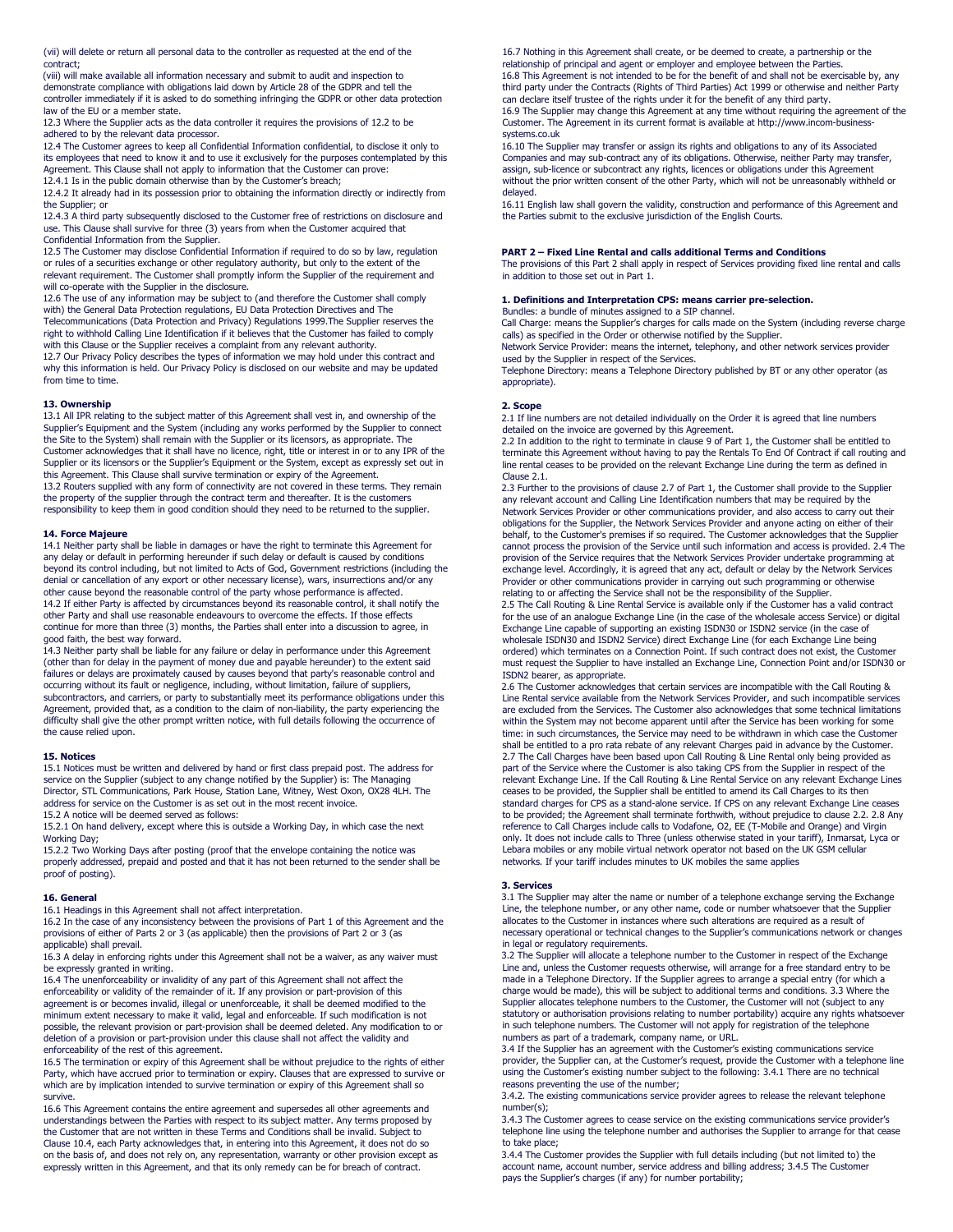# 3.4.6 Number portability is only available at the Site.

3.5 The Supplier does not accept any liability or claims relating to the Customer's ability to use or to continue use of a particular telephone number.

3.6 Unless a number is transferred from another provider, the Supplier will allocate a telephone number to the Customer in respect of each line and the Customer accepts that the Supplier has no control over the number allocated and the Customer will not (subject to any statutory or authorisation provisions relating to number portability) acquire any rights whatsoever in such telephone numbers. The Customer agrees to not apply for registration of the telephone numbers as part of a trademark, company name, or URL.

3.7 The Supplier does not accept any liability or claims relating to the Customer's ability to use or to continue use of a particular telephone number.

# 4. Customer Obligations

4.1 The Customer shall comply with any requirements notified by the Supplier relating to number portability.

4.2 Where the Customer's existing account with its current supplier of services includes equipment that is not required for the provision of the Service, the Customer shall contact their current supplier in order to remove the equipment or move such equipment to another account with such supplier.

# 5. Payment

5.1 The Supplier shall be entitled to send an invoice to the Customer for the Connection Charge when the Telephone Service is available to the Customer.

**6. Suspension and variation of service**<br>6.1 The Customer acknowledges that the Network Services Provider may make alterations to the service (including, without limitation, conversions, shifts, reconfigurations and renumbers) which may result in disruption.

### 7. Fraud

7.1 In accordance with the rest of this clause 7, the Customer will be liable for any fraudulent calls made from the Customer's site. Controlling unauthorised access (including fraudulent access) to PBX, trunking or other equipment or resource shall be the sole responsibility of the Customer.

7.2 For the avoidance of doubt, fraudulent calls include but are not limited to;

- (i) Calls made from the customer's PBX without their knowledge;
- (ii) Calls made utilising the customer's authentication details;

(iii) Calls made from an authenticated IP address;

7.3 The Customer acknowledges that the Service known as "Safety Net" is not a fraud prevention system and does not prevent unauthorised access to the Equipment. It is the sole responsibility of the Customer to setup and maintain their own security independently of the Supplier and therefore the Supplier accepts no liability whatsoever for any costs incurred as a result of a breach of security. 7.4 The Service known as Safety Net , which is chargeable, will operate to bar calls by a CLI (telephone number) where calls from that CLI to destinations other than UK geographic or UK mobile numbers totalling over £150 have been

made within a 24 hour period. The parameters are as follows: 7.4.1 CPS Calls – CPS (Carrier Pre Select) calls are calls that are routed over an

alternative carrier to BT.

7.4.2 Bundles are assigned to each channel and must be consumed in the month , there is no

# "carry over"

Automated Call Barring

7.4.3 Operates on a per CLI basis (i.e. the service will be applied to all CLIs where the service is active and paid for) 7.4.4 will only operate on CPS calls

7.4.5 When spend by a single CLI on CPS calls to all destinations other than UK geographic or UK mobile reaches £150 within a 24 hour period further calls from that CLI will be barred. This bar will apply to all destinations including UK geographic and UK mobile.<br>7.4.6 The activation

The activation of the bar will generate an email from our supplier notifying us that the bar is in place. We will then, in turn, endeavour to notify you that the bar is in place.

7.4.7 The call bar can be lifted upon request by the Customer, subject to us

being able to authenticate that the request is genuine.<br>7.4.8 As a result of the Automated CLI Call Barring, charges for CPS calls to the relevant destinations will be limited to £150 for as long as the bar remains in

place. The £150 threshold is based on the wholesale cost of the calls.

7.5 The Supplier reserves the right to invoice the Customer for any fraudulent calls made in accordance with this clause 7 and clause 11.1 of Part 1 but where possible the fraudulent calls may be charged at cost.

# 8. Confidentiality and Data Protection

8.1 The Customer hereby consents to the Supplier contacting the Customer's current service provider on the Customers behalf in order to provide the Services and such supplier disclosing to the Supplier any information relating to the transfer or removal of such supplier's retail products and services that exist on the Exchange Line as at the time of transfer of the service from them to the Supplier.

# PART 3 – Mobile Phone Terms and Conditions

The provisions of this Part 3 shall apply in respect of services providing mobile phone line rental and calls in addition to those set out in Part 1.

# 1. Definitions and Interpretation

Content Service Provider (Supplier): means STL Communications Ltd a division of Incom Business Systems Limited, Clarendon House, Clarendon Road, Eccles, Manchester, M30 9AL Disconnection Fee: the fee of up to £30 that may be payable if a PAC code or disconnection request is required. Equipment: means any equipment supplied as part of the Services (including, but not limited to, cellular phones, cables, plugs and ancillary equipment).

Minimum Period: means twenty-four months (or such alternative period as is set out on the Order) from the date that the Services are first delivered to the Customer. PAC: a porting authorisation code.

Technology Fund: a credit in the amount set out in the Order which the Customer shall be entitled to utilise against the cost of other services and/or equipment from the Supplier. Termination: The agreement shall commence on the Commencement Date and shall continue until the relevant Services are terminated in accordance with the Agreement.

#### 2. Scope

2.1 If mobile numbers are not detailed individually on the Order/Customer Service Agreement it is agreed that mobile numbers detailed on invoices are governed by this Agreement. 2.2 Each party shall have the right to terminate the Agreement in whole or in part by giving the other party 30 days' written notice of termination. The Customer may cease using content services at any time however the Customer shall remain liable for the charges for the Services until the end of the Minimum period. The Customer must check with the Content Service Provider on how they can end the Agreement.

2.3 Once the Agreement end date is reached, the Agreement will enter the minimum period rolling contract until such time that the Customer notifies the Supplier of either termination or their wish to renew the Agreement. Clause 2.2 of Part 1 of this Agreement shall not apply to mobile services.

2.4 The Customer shall provide to the Supplier any PAC or other codes or authorisations that may be required by the Supplier or any third party in order to provide the Services. The Customer acknowledges that the Supplier cannot provide the Services until such PAC or other codes or authorisations are provided, and the Supplier shall not be liable for any loss or damage suffered by the Customer in respect of any delay in providing the Services as a result. 2.5 If the Customer requests to use its own equipment the, subject to Supplier's agreement, the Customer shall provide such equipment to the Supplier who shall arrange for it to be reprogrammed by its designated maintainer in accordance with instructions provided by the Supplier and the Supplier shall have no responsibility in respect of such reprogramming and clause

2.7 of Part 1 of this Agreement shall not apply.

#### 3. Technology Fund

3.1 In consideration of the Customer entering into this Agreement, the Supplier may agree to make available to the Customer a Technology Fund which shall be used only as a credit against purchases by the Customer from the Supplier of such other services or equipment that the Supplier in its sole discretion determines to be eligible for the same.

3.2 The Technology Fund shall at all times remain the property of the Supplier whose only obligations relating to it shall be as set out in the terms of this Agreement

3.3 For the avoidance of any doubt the Technology Fund shall cease to be available immediately upon termination of this Agreement and no use of the Technology Fund may be made by the Customer at any times when any invoice(s) is or are outstanding.

3.4 Subject always to clause 3.5 of this Part 3, the Technology Fund may only be utilised in the amounts and on the dates specified in the Order/Customer Service Agreement or, if none are specified then the amount that may be utilised in each month will be equal to the total value of the Technology Fund divided by the number of months in the Minimum Period ("Monthly Spend") and any amount of the Technology Fund not used in any month may be carried forward to future months.

3.5 In the event that the Agreement is terminated before the end of the Minimum Period the Customer's rights in and to the Technology Fund shall cease immediately and if the Customer has used an amount of the Technology Fund greater than the Monthly Spend multiplied by the number of months between the Commencement Date and the date of termination (an "Overspend") then the Customer shall pay to the Supplier on termination an amount equal to any Overspend.

# 4. Equipment

4.1 All Equipment supplied pursuant to the Agreement shall remain the property of the Supplier until the Customer has paid all Service Charges and Usage Charges that have accrued during the Minimum Period or any new Minimum Period described in clause 2.1 of Part 1 (as the case may be) and once the same have been paid in full (in cash or cleared funds) title to the Equipment shall pass to the Customer.

4.2 Until title to the Equipment has passed to the Customer, the Customer shall:

4.2.1 store and keep the Equipment separately from all other goods held by the Customer so that they remain readily identifiable as the Supplier's property;

4.2.2 not remove, deface or obscure any identifying mark on or relating to the Equipment; 4.2.3 maintain the Equipment in satisfactory condition and keep it insured against all risks for its full price from the date of delivery; and

4.2.4 notify the Supplier immediately if it becomes subject to any of the events listed in clause 10.3 of Part 1.

4.3 The Supplier may recover any Equipment in which title has not passed to the Customer and the Customer irrevocably licenses the Supplier, its officers, employees and agents, to enter any premises of the Customer (including vehicles), in order to satisfy itself that the Customer is complying with the obligations in this clause 4 and to recover any Equipment in which the property has not passed to the Customer.

4.4 For certain items of Equipment the Supplier may (at its sole discretion) make available a faulty handset exchange program whereby certain items of Equipment supplied maybe exchanged with the manufacturer should such Equipment develop a fault during the 24 months following its supply by the Supplier (the "Program"). Where the Program is offered, the Supplier will be need to be provided with remote access to the Equipment to perform a diagnostic check to determine whether a manufacturer fault exists and the Customer shall procure that such access is provided. If there is or appears to be a manufacturer fault then the Supplier will confirm what Equipment or part of the Equipment (as the case may be) will be exchanged and will arrange for the equipment to be returned to the Supplier at its cost. If, following an inspection of the Equipment after any such exchange, the Supplier discovers that the fault was in fact caused by the Customer then the Customer shall pay to the Supplier the cost of any replacement Equipment.

4.5 The Customer shall comply with any requirements notified by the Supplier relating to number portability.

4.6 In the event that any Equipment is returned to the Supplier (for example under clause 4.4, as part of an upgrade, or pursuant to the use of the technology refund referred to under clause 3) then the Customer shall ensure that such Equipment has been restored to factory settings, had all passwords unset, and been removed from any cloud or remote account connections (including, but not limited to, iCloud). In the event that any Equipment is not returned to the Supplier in such state the Customer shall pay the Supplier's charges in putting the Equipment in to such state.

#### 5. Payments

5.1 The Supplier and/or the relevant network provider shall invoice the Customer. The Usage Charges for calls will be calculated using the details recorded or logged at the Supplier's<br>telephone exchange and not any details recorded or logged by the Customer and in order to<br>facilitate this the Customer agrees to p relevant username and password for their online billing portal with the relevant network provider. 5.2 The Supplier may change the level of its Service Charges and/or Usage Charges after giving the Customer four (4) weeks written notice of its intention to do so and clause 7.6 of Part 1 of